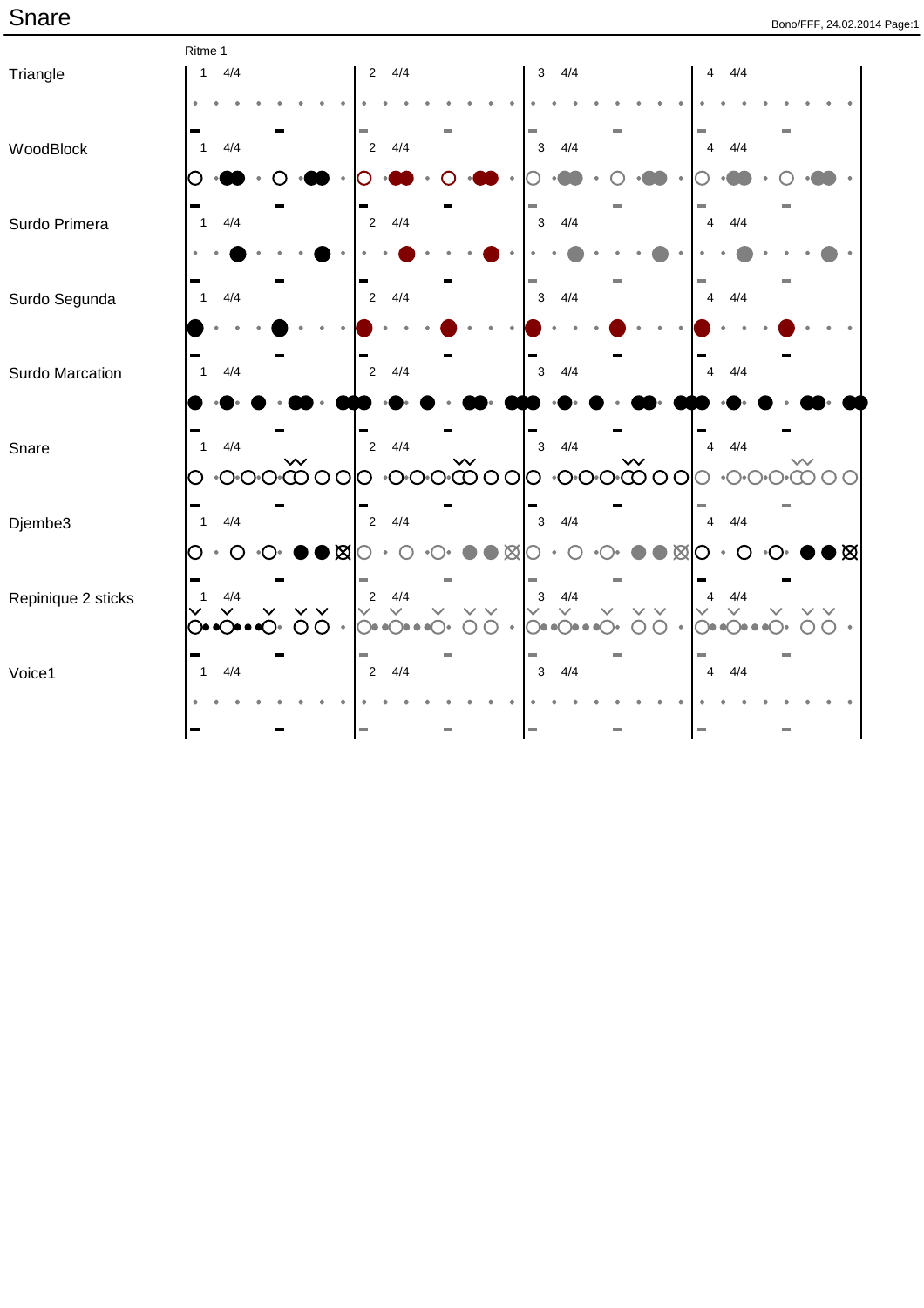|                    | Break 1                              |                                   |                | Ritme 1                                                              |                                                   |
|--------------------|--------------------------------------|-----------------------------------|----------------|----------------------------------------------------------------------|---------------------------------------------------|
| Triangle           | 4/4<br>$\,$ 5 $\,$                   |                                   | 4/4<br>$\,6\,$ | $7 \frac{4}{4}$                                                      | 4/4<br>$\bf8$                                     |
|                    |                                      |                                   |                |                                                                      |                                                   |
|                    |                                      |                                   |                |                                                                      |                                                   |
| WoodBlock          | $\overline{5}$<br>4/4                |                                   | $\,6\,$<br>4/4 | 4/4<br>$\overline{7}$                                                | 4/4<br>$\,8\,$                                    |
|                    |                                      |                                   |                |                                                                      |                                                   |
|                    |                                      |                                   |                |                                                                      |                                                   |
| Surdo Primera      | 4/4<br>$\overline{5}$                |                                   | 4/4<br>$\,6\,$ | 7 <sup>7</sup><br>4/4                                                | 4/4<br>$\,8\,$                                    |
|                    |                                      |                                   |                |                                                                      |                                                   |
|                    |                                      |                                   |                |                                                                      |                                                   |
| Surdo Segunda      | $\overline{5}$<br>4/4                |                                   | 4/4<br>$\,6\,$ | 7 <sup>7</sup><br>4/4                                                | $\,8\,$<br>4/4                                    |
|                    |                                      |                                   |                |                                                                      |                                                   |
|                    |                                      |                                   |                |                                                                      |                                                   |
| Surdo Marcation    | $\overline{5}$<br>4/4                |                                   | 4/4<br>$\,6\,$ | $7 \frac{4}{4}$                                                      | 4/4<br>$\,8\,$                                    |
|                    |                                      |                                   |                |                                                                      |                                                   |
|                    |                                      |                                   |                |                                                                      |                                                   |
| Snare              | $\overline{5}$<br>4/4                |                                   | 4/4<br>$\,6\,$ | $7\overline{ }$<br>4/4                                               | 4/4<br>$\,8\,$                                    |
|                    |                                      |                                   |                | $\cdot$ O $\cdot$ O $\cdot$ $\circ$ $\circ$ $\circ$ O $\circ$ O<br>O | $\bullet$ $\bigcup \bullet$ $\bigcirc$            |
|                    |                                      |                                   |                |                                                                      |                                                   |
| Djembe3            | 5<br>4/4                             |                                   | 4/4<br>$\,6\,$ | 4/4<br>$\overline{7}$                                                | 4/4<br>$\,8\,$                                    |
|                    |                                      |                                   |                | $\bullet \boxtimes$<br>O                                             | $\boxtimes$                                       |
|                    |                                      |                                   |                |                                                                      |                                                   |
| Repinique 2 sticks | 5<br>4/4                             |                                   | 4/4<br>$\,6\,$ | 4/4<br>$\overline{7}$<br>$\vee$ $\vee$<br>$\checkmark$               | 4/4<br>8<br>$\lor$ $\lor$<br>$\checkmark$         |
|                    | $\bigcirc$<br>$\circ$ O $\circ$<br>O | $\cdot$ O $\cdot$<br>$\circ$<br>O |                | $OO$ .                                                               | OO<br>$\odot \bullet \bullet \odot \bullet$<br>○∙ |
|                    |                                      |                                   |                |                                                                      |                                                   |
| Voice1             | $\overline{5}$<br>4/4                |                                   | 4/4<br>$\,6\,$ | $7 \frac{4}{4}$                                                      | 4/4<br>$\, 8$                                     |
|                    |                                      |                                   |                |                                                                      |                                                   |
|                    | m.                                   |                                   | ▬              | щ                                                                    |                                                   |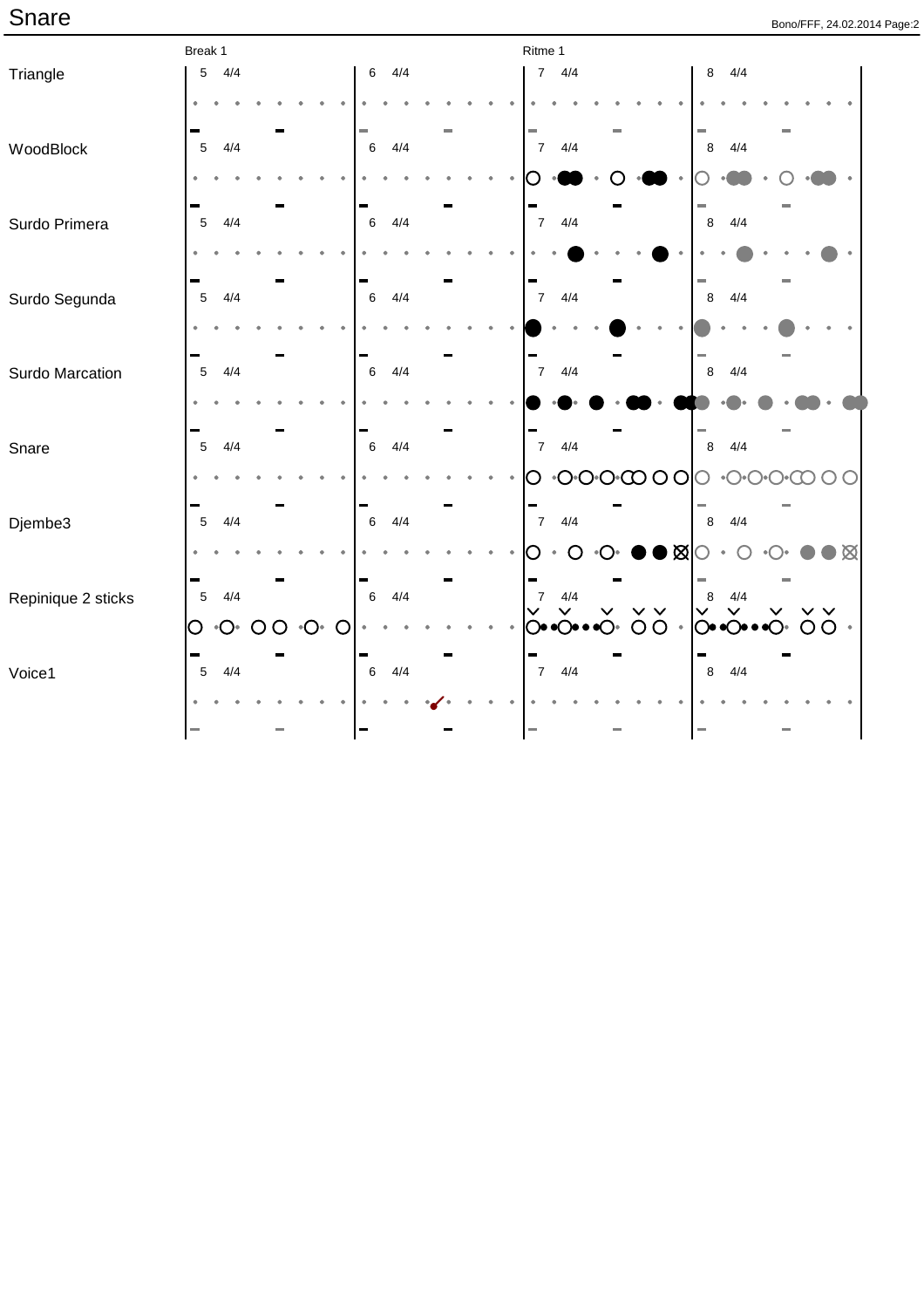|                    |                                                           |                | Break 2                              |                                    |
|--------------------|-----------------------------------------------------------|----------------|--------------------------------------|------------------------------------|
| Triangle           | 4/4<br>9                                                  | $10 \t 4/4$    | $11 \t 4/4$                          | 12 4/4                             |
|                    |                                                           |                |                                      |                                    |
| WoodBlock          | $\boldsymbol{9}$<br>4/4                                   | 10 4/4         | 11 4/4                               | 12 4/4                             |
|                    |                                                           |                |                                      |                                    |
| Surdo Primera      | $\boldsymbol{9}$<br>4/4                                   | $10 \t 4/4$    | $11 \t 4/4$                          | $12 \t 4/4$                        |
|                    |                                                           |                |                                      |                                    |
| Surdo Segunda      | 4/4<br>9                                                  | $10 \t 4/4$    | $11 \t 4/4$                          | $12 \t 4/4$                        |
|                    |                                                           |                |                                      |                                    |
| Surdo Marcation    | 4/4<br>9                                                  | 10 4/4         | $11 \t 4/4$                          | $12 \t 4/4$                        |
|                    |                                                           |                |                                      |                                    |
| Snare              | 4/4<br>$\boldsymbol{9}$                                   | $10 \t 4/4$    | $11 \t 4/4$                          | $12 \t 4/4$                        |
|                    |                                                           |                | $\infty$<br>$\circ$<br>O<br>$\Theta$ |                                    |
| Djembe3            | 9<br>4/4                                                  | $10 \t 4/4$    | $11 \t 4/4$                          | 12 4/4                             |
|                    |                                                           | $\boxtimes$    |                                      | <b>XXX &amp;</b><br>$\bullet$<br>∞ |
| Repinique 2 sticks | 4/4<br>9                                                  | $10 \t 4/4$    | $11 \t 4/4$                          | 12 4/4                             |
|                    | $O\bullet$ $O\bullet\bullet$ $O\bullet$ $O\bullet\bullet$ | O <sub>O</sub> |                                      |                                    |
| Voice1             | 9<br>4/4                                                  | 10 4/4         | $11 \t 4/4$                          | $12 \t 4/4$                        |
|                    |                                                           |                |                                      |                                    |
|                    |                                                           |                |                                      |                                    |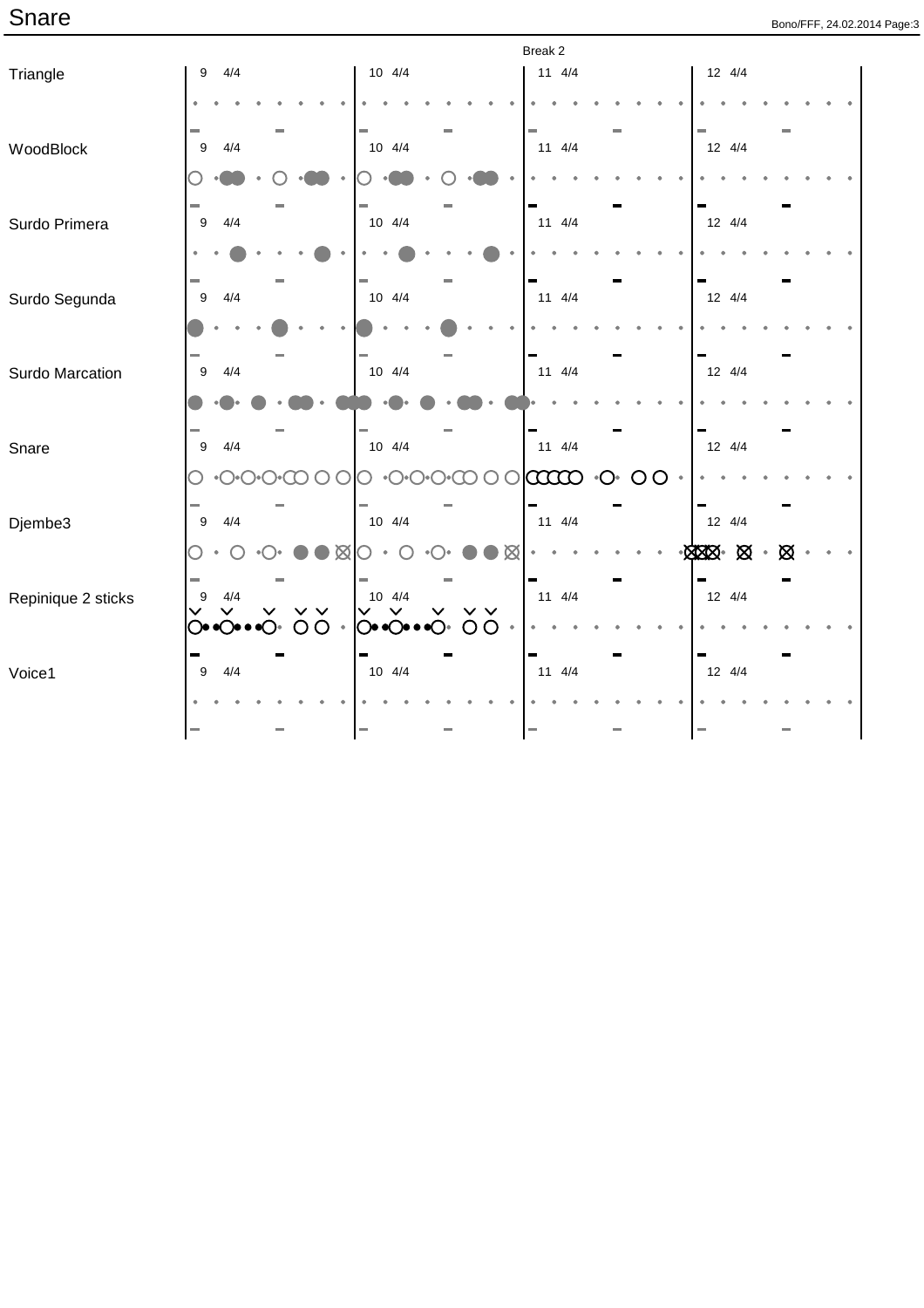|                    | Ritme 2                            |             |        |                           |
|--------------------|------------------------------------|-------------|--------|---------------------------|
| Triangle           | 13 4/4                             | 14 4/4      | 15 4/4 | 16 4/4                    |
|                    |                                    |             |        |                           |
| WoodBlock          | 13 4/4                             | 14 4/4      | 15 4/4 | 16 4/4                    |
|                    |                                    |             |        |                           |
| Surdo Primera      | 13 4/4                             | 14 4/4      | 15 4/4 | 16 4/4                    |
|                    |                                    |             |        |                           |
| Surdo Segunda      | 13 4/4                             | 14 4/4      | 15 4/4 | 16 4/4                    |
|                    |                                    |             |        |                           |
| Surdo Marcation    | 13 4/4                             | 14 4/4      | 15 4/4 | 16 4/4                    |
|                    |                                    |             |        |                           |
| Snare              | 13 4/4                             | 14 4/4      | 15 4/4 | 16 4/4                    |
|                    | $\overline{O}$<br><b>aano</b><br>O | te e e e e  |        | t t t t t                 |
| Djembe3            | 13 4/4                             | $14 \t 4/4$ | 15 4/4 | $\sim$<br>16 4/4          |
|                    |                                    | <b>XXXX</b> | 図图图    | <b>XXX</b><br>$\boxtimes$ |
| Repinique 2 sticks | 13 4/4                             | $14 \t 4/4$ | 15 4/4 | 16 4/4                    |
|                    |                                    |             |        |                           |
| Voice1             | 13 4/4                             | $14 \t 4/4$ | 15 4/4 | $\equiv$<br>16 4/4        |
|                    |                                    |             |        |                           |
|                    |                                    | m.          |        | m.                        |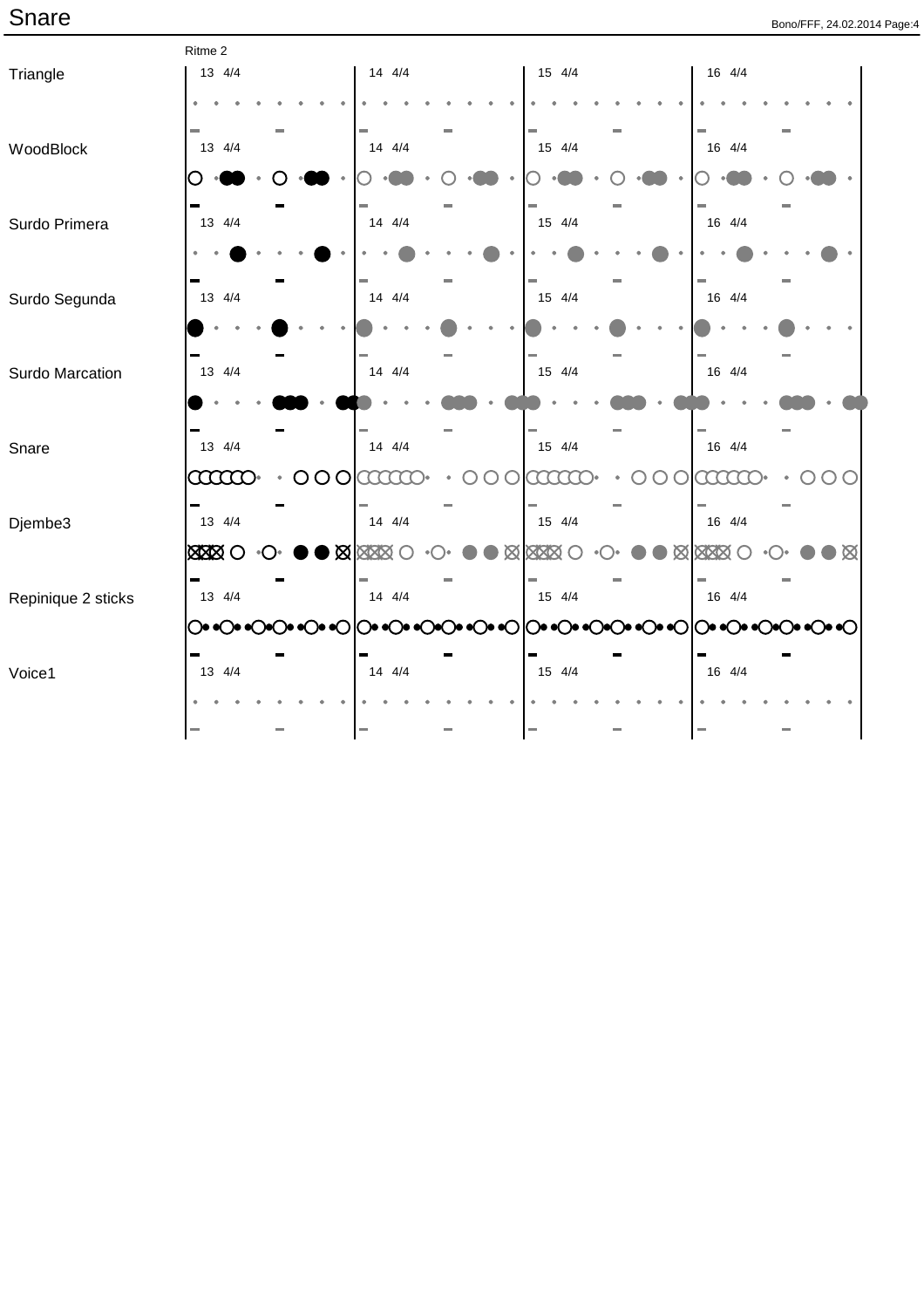|                    | Break 1  |                         |              |  |                     |   | Ritme 2 |           |                      |   |                              |     |  |  |
|--------------------|----------|-------------------------|--------------|--|---------------------|---|---------|-----------|----------------------|---|------------------------------|-----|--|--|
| Triangle           | 17 4/4   |                         |              |  | 18 4/4              |   |         |           | 19 4/4               |   | 20 4/4                       |     |  |  |
|                    |          |                         |              |  |                     |   |         |           |                      |   |                              |     |  |  |
|                    |          |                         |              |  |                     |   |         |           |                      |   |                              |     |  |  |
| WoodBlock          | 17 4/4   |                         |              |  | 18 4/4              |   |         |           | 19 4/4               |   | $20 \t 4/4$                  |     |  |  |
|                    |          |                         |              |  |                     |   |         |           |                      |   |                              |     |  |  |
|                    |          |                         |              |  |                     |   |         |           |                      |   |                              |     |  |  |
| Surdo Primera      | 17 4/4   |                         |              |  | 18 4/4              |   |         |           | 19 4/4               |   | 20 4/4                       |     |  |  |
|                    |          |                         |              |  |                     |   |         |           |                      |   |                              |     |  |  |
|                    | 17 4/4   |                         |              |  | 18 4/4              |   |         |           | 19 4/4               |   | $20 \t 4/4$                  |     |  |  |
| Surdo Segunda      |          |                         |              |  |                     |   |         |           |                      |   |                              |     |  |  |
|                    |          |                         |              |  |                     |   |         |           |                      |   |                              |     |  |  |
|                    | 17 4/4   |                         |              |  | 18 4/4              |   |         |           | 19 4/4               |   | 20 4/4                       |     |  |  |
| Surdo Marcation    |          |                         |              |  |                     |   |         |           |                      |   |                              |     |  |  |
|                    |          |                         |              |  |                     |   |         |           |                      |   |                              |     |  |  |
| Snare              | 17 4/4   |                         |              |  | 18 4/4              |   |         |           | 19 4/4               |   | 20 4/4                       |     |  |  |
|                    |          |                         |              |  |                     |   |         |           |                      |   |                              |     |  |  |
|                    | $\infty$ | $\bullet$ ( ) $\bullet$ | O<br>$\circ$ |  |                     |   |         |           | $\alpha\alpha\alpha$ | O |                              | 000 |  |  |
| Djembe3            | 17 4/4   |                         |              |  | 18 4/4              |   |         |           | 19 4/4               |   | 20 4/4                       |     |  |  |
|                    |          |                         |              |  |                     |   |         |           |                      |   |                              |     |  |  |
|                    |          |                         |              |  | ⊠⊠⊗∗⊠∑<br>$\bullet$ | Ø |         | $\bullet$ | <b>XXXXO</b>         |   | <b>XXXX</b> O                | । ⊠ |  |  |
| Repinique 2 sticks | 17 4/4   |                         |              |  | 18 4/4              |   |         |           | 19 4/4               |   | 20 4/4                       |     |  |  |
|                    |          |                         |              |  |                     |   |         |           |                      |   | ◯◉◉◯◉◉◯◎◎◯◉◉◯◎◎◯◎◎◯◎◎◯◎◎◯◎◎◯ |     |  |  |
|                    |          |                         |              |  |                     |   |         |           |                      |   |                              |     |  |  |
| Voice1             | 17 4/4   |                         |              |  | 18 4/4              |   |         |           | 19 4/4               |   | 20 4/4                       |     |  |  |
|                    |          |                         |              |  |                     |   |         |           |                      |   |                              |     |  |  |
|                    |          |                         |              |  | ÷                   |   |         |           |                      |   |                              |     |  |  |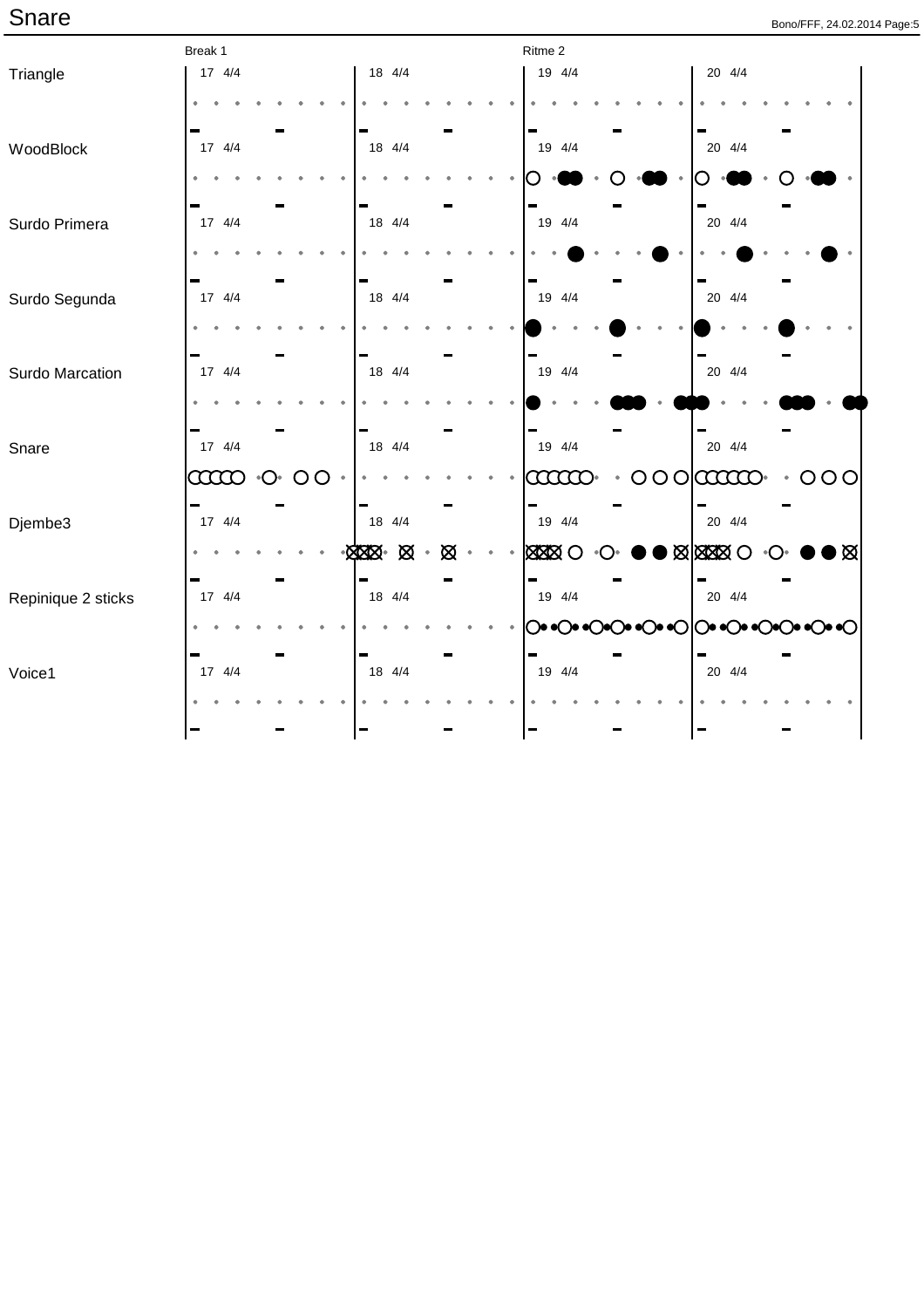|                    |              |                        |                    |                                         | Break 2  |                                    |                |   |
|--------------------|--------------|------------------------|--------------------|-----------------------------------------|----------|------------------------------------|----------------|---|
| Triangle           | $21 \t 4/4$  |                        | 22 4/4             |                                         | 23 4/4   |                                    | 24 4/4         |   |
|                    |              |                        |                    |                                         |          |                                    |                |   |
| WoodBlock          | $21 \t 4/4$  |                        | 22 4/4             |                                         | 23 4/4   |                                    | 24 4/4         |   |
|                    |              |                        |                    |                                         |          |                                    |                |   |
| Surdo Primera      | $21 \t 4/4$  |                        | 22 4/4             |                                         | 23 4/4   |                                    | 24 4/4         |   |
|                    |              |                        |                    |                                         |          |                                    |                |   |
| Surdo Segunda      | 21 4/4       |                        | 22 4/4             |                                         | 23 4/4   |                                    | 24 4/4         |   |
|                    |              |                        |                    |                                         |          |                                    |                |   |
| Surdo Marcation    | 21 4/4       |                        | 22 4/4             |                                         | 23 4/4   |                                    | 24 4/4         |   |
|                    |              |                        |                    |                                         |          |                                    |                |   |
| Snare              | $21 \t 4/4$  |                        | 22 4/4             |                                         | 23 4/4   |                                    | 24 4/4         |   |
|                    | $\infty$     | $\circ \circ \circ$    | aaaa               |                                         | $\infty$ | $\cdot$ $\bigcirc$<br>O<br>$\circ$ |                |   |
| Djembe3            | $21 \t 4/4$  |                        | 22 4/4             |                                         | 23 4/4   |                                    | 24 4/4         |   |
|                    | <b>XXXXO</b> |                        | $\log$ Max $\odot$ | ∞                                       |          |                                    | $-8000$ $-800$ | Ø |
| Repinique 2 sticks | $21 \t 4/4$  |                        | 22 4/4             |                                         | 23 4/4   |                                    | 24 4/4         |   |
|                    |              | ◯◉◉◯◉◇◯◉◎◯◉◉◯│◯◎◎◯◎◎◯। |                    | $\bullet$ $\bullet$ $\bullet$ $\bullet$ |          |                                    |                |   |
| Voice1             | 21 4/4       |                        | 22 4/4             |                                         | 23 4/4   |                                    | 24 4/4         |   |
|                    |              |                        |                    |                                         |          |                                    |                |   |
|                    |              |                        |                    |                                         |          |                                    |                |   |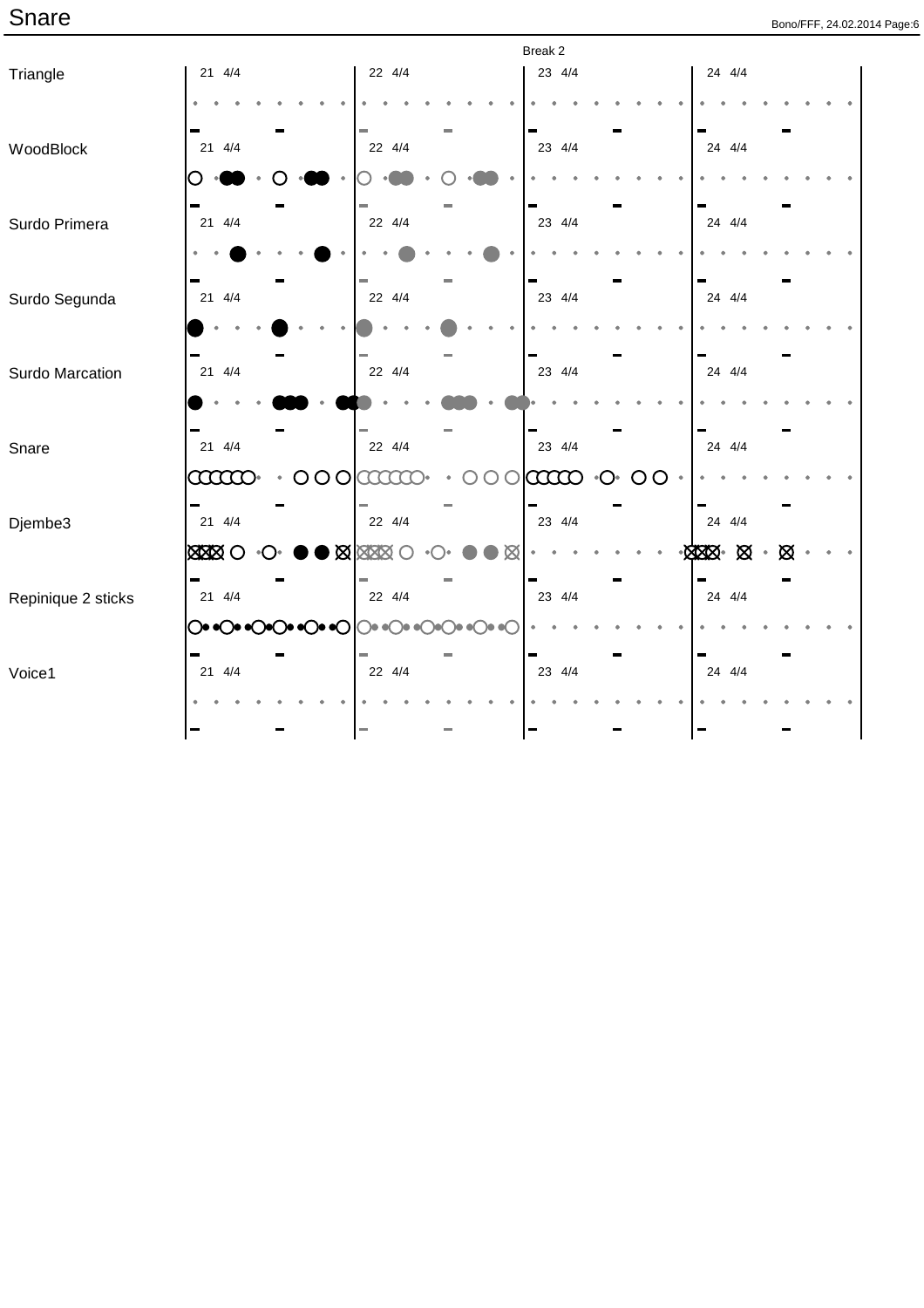|                    | Ritme 2       |                  |         |                     |                     |                            |                  |
|--------------------|---------------|------------------|---------|---------------------|---------------------|----------------------------|------------------|
| Triangle           | 25 4/4        | 26 4/4           |         | 27 4/4              |                     | 28 4/4                     |                  |
|                    |               |                  |         |                     |                     |                            |                  |
|                    |               |                  |         |                     |                     |                            |                  |
| WoodBlock          | 25 4/4        | 26 4/4           |         | 27 4/4              |                     | 28 4/4                     |                  |
|                    |               |                  |         |                     |                     |                            |                  |
|                    |               |                  |         |                     |                     |                            |                  |
| Surdo Primera      | 25 4/4        | 26 4/4           |         | 27 4/4              |                     | 28 4/4                     |                  |
|                    |               |                  |         |                     |                     |                            |                  |
|                    |               |                  |         |                     |                     |                            |                  |
| Surdo Segunda      | 25 4/4        | 26 4/4           |         | 27 4/4              |                     | 28 4/4                     |                  |
|                    |               |                  |         |                     |                     |                            |                  |
|                    |               |                  |         |                     |                     |                            |                  |
| Surdo Marcation    | 25 4/4        | 26 4/4           |         | 27 4/4              |                     | 28 4/4                     |                  |
|                    |               |                  |         |                     |                     |                            |                  |
|                    |               |                  |         |                     |                     |                            |                  |
| Snare              | 25 4/4        | 26 4/4           |         | 27 4/4              |                     | 28 4/4                     |                  |
|                    | <b>aano</b>   | $000$   $\alpha$ | $\circ$ | $O$ $O$ $O$ $O$ $O$ | $\overline{O}$<br>O | <b>COOCO-</b>              | 000<br>$\bullet$ |
|                    | 25 4/4        | 26 4/4           |         | 27 4/4              |                     | 28 4/4                     |                  |
| Djembe3            |               |                  |         |                     |                     |                            |                  |
|                    | <b>XXXX</b> O | <b>XXXXO</b>     |         | $\log 20$           |                     | $\blacksquare$ Mata $\lhd$ | ⊠                |
|                    | 25 4/4        | 26 4/4           |         | 27 4/4              |                     | 28 4/4                     |                  |
| Repinique 2 sticks |               |                  |         |                     |                     |                            |                  |
|                    |               |                  |         |                     |                     |                            |                  |
| Voice1             | 25 4/4        | 26 4/4           |         | 27 4/4              |                     | 28 4/4                     |                  |
|                    |               |                  |         |                     |                     |                            |                  |
|                    |               |                  |         |                     |                     |                            |                  |
|                    |               |                  |         |                     |                     |                            |                  |